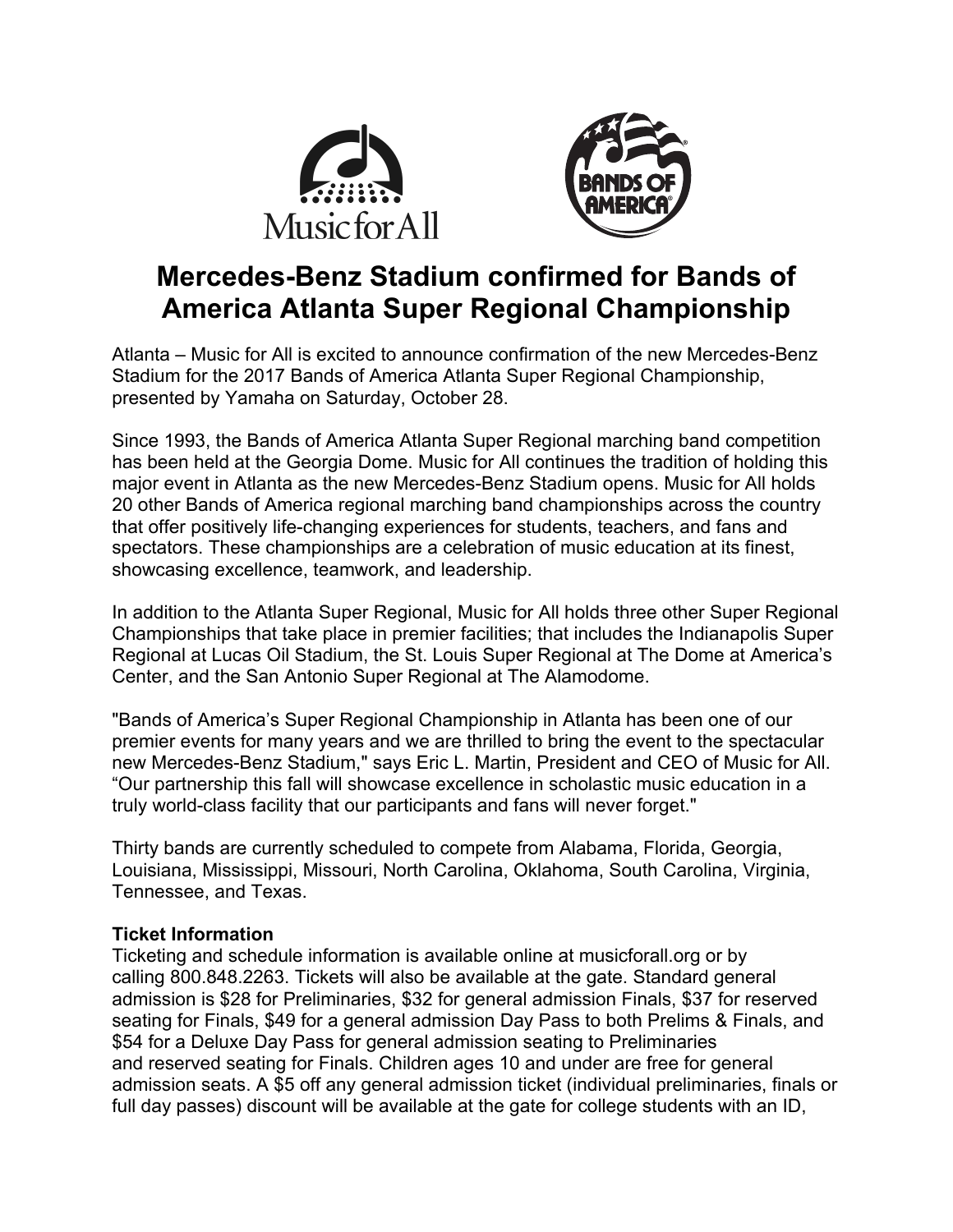spectators 11-18 years of age, military members and spouses (military ID required), and spectators age 62 and over.

#### **About Music for All**

Since 1975, Music for All, through its Music for All, Bands of America, Orchestra America, and choir programs, has been a destination and set the standard for scholastic music ensemble performance and music education advocacy. As a 501(c)(3) nonprofit educational organization, Music for All's mission is to create, provide and expand positively life-changing experiences through music for all. Music for All's vision is to be a catalyst to ensure that every child in America has access and opportunity for active music making in his or her scholastic environment. Music for All's programs include 30+ annual events, including the Bands of America Grand National Championships and Regional Championships for marching bands, the Music for All Summer Symposium camp for students and teachers, the Music for All National Festival and Affiliate Regional Music Festivals for concert bands, orchestras, choirs, chamber ensembles, percussion ensembles, and the national honor concert band, jazz band, orchestra, and the Bands of America Honor Band that will march for the fifth time in the Rose Parade® in 2021.

### **Sponsorship Information**

Music for All efforts are supported through sponsorships, including current partnerships with National Presenting Sponsor: Yamaha Corporation of America; Official Uniform Sponsor: Fred J. Miller, Inc.; Official Student Travel Partner: Music Travel Consultants; Official Performance Equipment Sponsor: Wenger Corporation; Corporate Sponsors: Ball State University, United States Marine Drum & Bugle Corps, Zildjian and Vic Firth Company, Visit Indy and the City of Indianapolis, and Strategic Advocacy Partner: NAMM; Associate Sponsors: Delivra, Vandoren, Director's Showcase International, REMO, Tresona Multimedia, and Woodwind & Brasswind. Music for All is also supported by the Indiana Arts Commission, Arts Council of Indianapolis, the Ball Brothers Foundation, George and Frances Ball Foundation, and Lilly Endowment Inc.

#### **About Mercedes-Benz Stadium**

Mercedes-Benz Stadium is a world-class sports and entertainment facility in downtown Atlanta and home to the National Football League's Atlanta Falcons and Major League Soccer's Atlanta United. The multi-purpose stadium will host major sports and entertainment events, including the Super Bowl in 2019, the NCAA Men's Final Four in 2020 and the 2018 College Football Playoff Championship game. Mercedes-Benz Stadium is proud to be collaborating with eleven founding partners, which include AT&T, Coca-Cola, Equifax, The Home Depot, NCR, Novelis, SCANA Energy, SunTrust, IBM, Georgia Power and American Family Insurance.